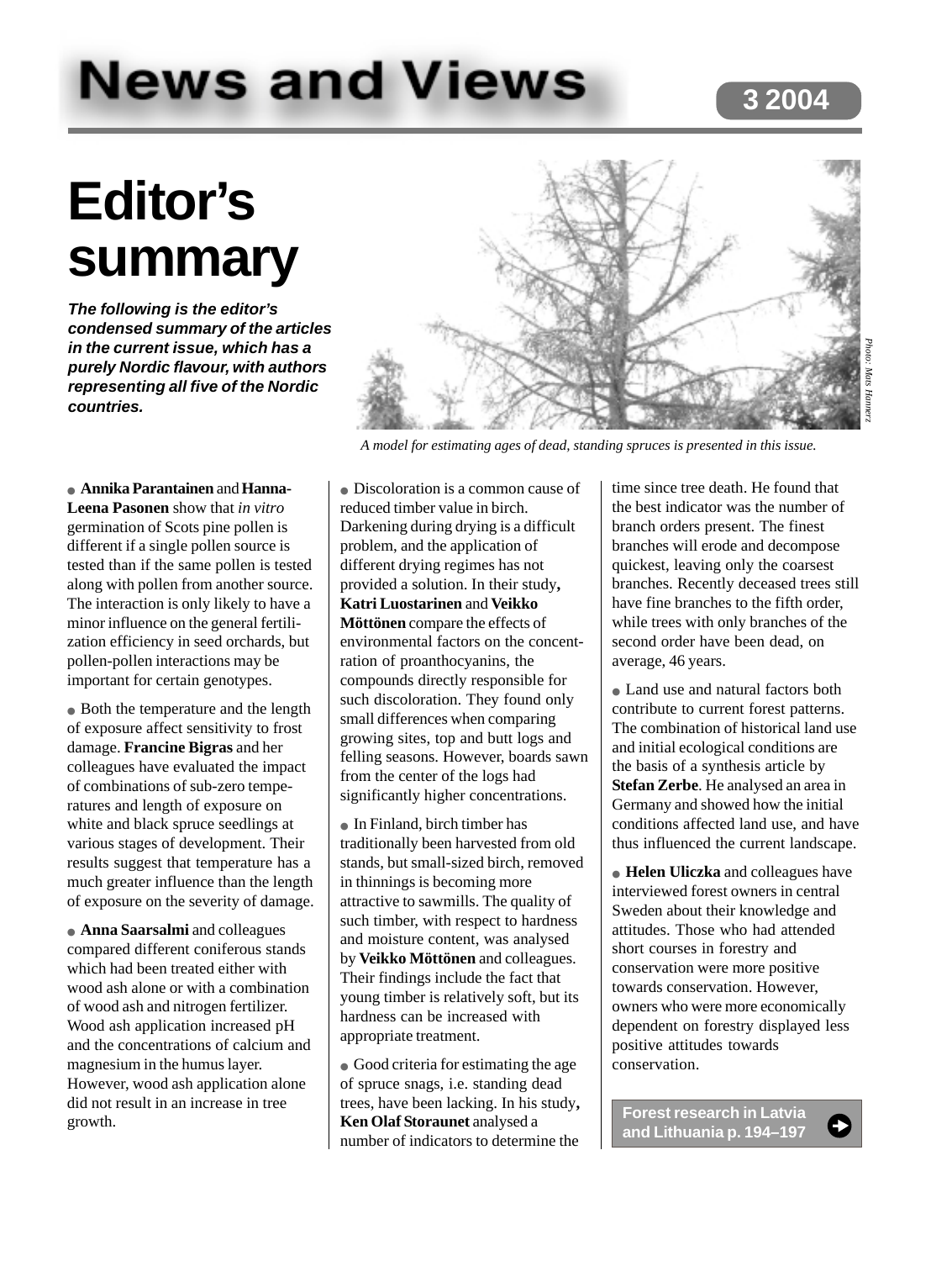## Latvian forest research

#### **Since independence in 1991, the forest sector has grown to become one of the main contributors to the national economy of Latvia.**

Several factors have facilitated this development:

- the forest resources are of high quality and easily accessible
- there is a long tradition of forestry
- $\blacksquare$  the forest sector has adapted well to the market economy

 agreements have been reached between various interest groups on the long-term goals for the development of the forest industry.

The national forest policy, approved in 1998, outlines a number of goals for Latvian forestry: to preserve and increase the area of forested land and its productivity; to ensure sustainability within the forestry sector; to





*Genetic improvement of Scots pine is an important topic at Silava. Amis Gailis and Imants Baumanis from Silava in a seed orchard. Photo: Björn Hannrup.*

preserve biological diversity; to balance public and forest owners' interests with respect to social values and labour opportunities; and to ensure sufficient competence of those engaged in the forest sector.

#### **Administration**

The Ministry of Agriculture is the central body controlling the management of the Latvian forests. The ministry supervises the State Forest Service, which is responsible for the implementation of forest policies on all forest land. The ministry also controls the state-owned company Latvian State Forests, which manages nearly half of the forested land in Latvia.

#### **Forest science**

Forest science in Latvia builds on German and Russian traditions. The foundation of the Baltic Foresters' Society in 1867 is regarded as the start of Latvian forest research. The Latvian Forest Research Station was set up in 1928.

At present, forest-related research is concentrated in the forestry faculty at the Latvian University of Agriculture (LUA) and the Latvian State Forestry Research Institute (Silava).

Wood research is conducted at the Latvian State Institute of Wood Chemistry.

The training of forest specialists takes place at LUA and at two technical colleges in *Ogre* and *Aizupe*.

#### **Latvian forest statistics**

**Forest land area:** 2.9 million hectares (44.5% of the total area)

**Growing stock:** 585 million m³

**Annual harvest:** 11.3 million m³

**Number of private forest holdings:** 117.000

**Average size of private forest holdings:** 13.1 ha (2/3 less than 10 hectares)

**Ownership:** State: 1.46 million ha (51%) Private: 1.30 million ha (45%) Others: 0.12 million ha (4%)

**Roundwood exports:** 4.2 million m³ Source: Forest Sector in Latvia 2003, Ministry of Agriculture

#### **Tree species by land area:**



The proportion of conifers is much higher on state-owned forest land (pine + spruce 69%) than on private-owned land (pine + spruce 44%).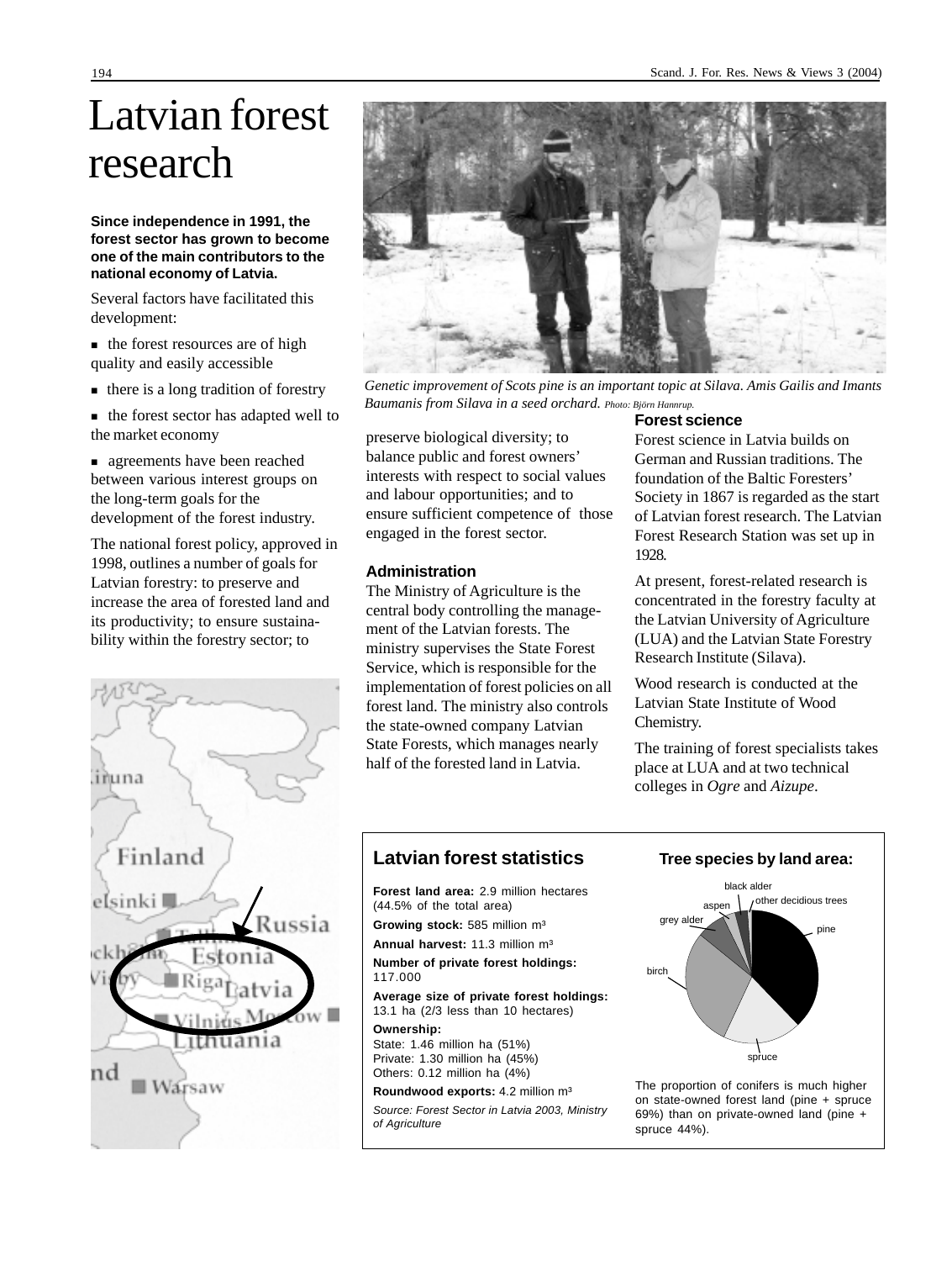### **Silava**

The Latvian State Forestry Research Institute "Silava" is the leading forestry research centre in Latvia. It was founded in 1946 and is a member of both the IUFRO and the EFI (European Forest Institute).

The total number of research workers is currently (2004) 63, 23 of whom hold science doctorates. The headquarters of Silava is located in *Salaspils*, outside Riga. The major objectives of the institute are to research into forest ecosystems and their components and draw up recommendations for sustainable forest management and efficient utilisation of forest resources and forest products.

The institute carries out research in the following subject areas:

#### **Forest ecology and silviculture** *Examples*

● Modelling the effects of stand management on hydrology from long-term hydrological observations at the forest ecology research station *Vesetnieki*

● The impact of climate change and environmental pollution on forest stand development.

#### **Forest tree breeding and genetics** *Examples*

● *In-vitro* propagation methods for broadleaved trees

● Progeny testing of fast-growing aspen hybrids.



#### **Forest regeneration and establishment**

*Examples*

● Establishment of tree plantations with multiple-goals, including Christmas tree production, short-rotation bio-fuel crops, and wild cherry timber production

● Development and establishment of mycorrhizae in container stock

● Establishment of birch plantations on abandoned farmland.

#### **Forest protection**

*Examples*

● The risk of pests associated with logging residues

● Attracting hole-nesting birds to forests.

#### **Game management**

*Examples*

● Developing methods to balance animal populations and available food

● Use of repellents for protecting forest crops from browsing.

#### **Forest operations**

*Examples*

● Strip-road density and the impact of forest machines on stand and environment *The Silava Head Office outside Riga*

● Planting equipment for bare-root and container stock.

#### **Processing of forest products**

*Example*

● Integrated research on the utilization of non-wood forest products (foliage, bark etc.). Twelve biologically active substances for use in agriculture, the food industry, cosmetics, pharmaceuticals and household products have been developed, registered and production has begun.

#### **Hydrothermal and chemical treatment of wood**

*Examples*

● Drying regimes for kilning sawnwood

● Low-toxicity wood preservatives and fire retardants.

#### **Forest economics and forest policy** *Examples:*

- Management models for forest estates
- Models for forest valuation with respect to multiple uses.

*Contact: inst@silava.lv*

## **Forest faculty at the Latvian University of Agriculture**

The predecessor of the Forest Faculty, the Department of Silviculture, was established in 1919 as a branch of the Faculty of Agronomy. It acquired its present name in 1991. Currently there are four departments in the faculty:

- Silviculture
- Forest utilization
- Wood processing
- Working environment

Undergraduate courses, leading to bachelor's degrees in wood processing, wood processing technology, forest science, forest engineering and forestry, are available.

In addition to these four-year courses, it is possible to obtain a Master's degree after an additional two years of study.

Doctoral studies, leading to a PhD, take a further three years.

The teaching staff consists of 37 teachers.

*Contact: Dagnis Dubrovskis (dean of Forest Faculty): mfdek@cs.llu.lv*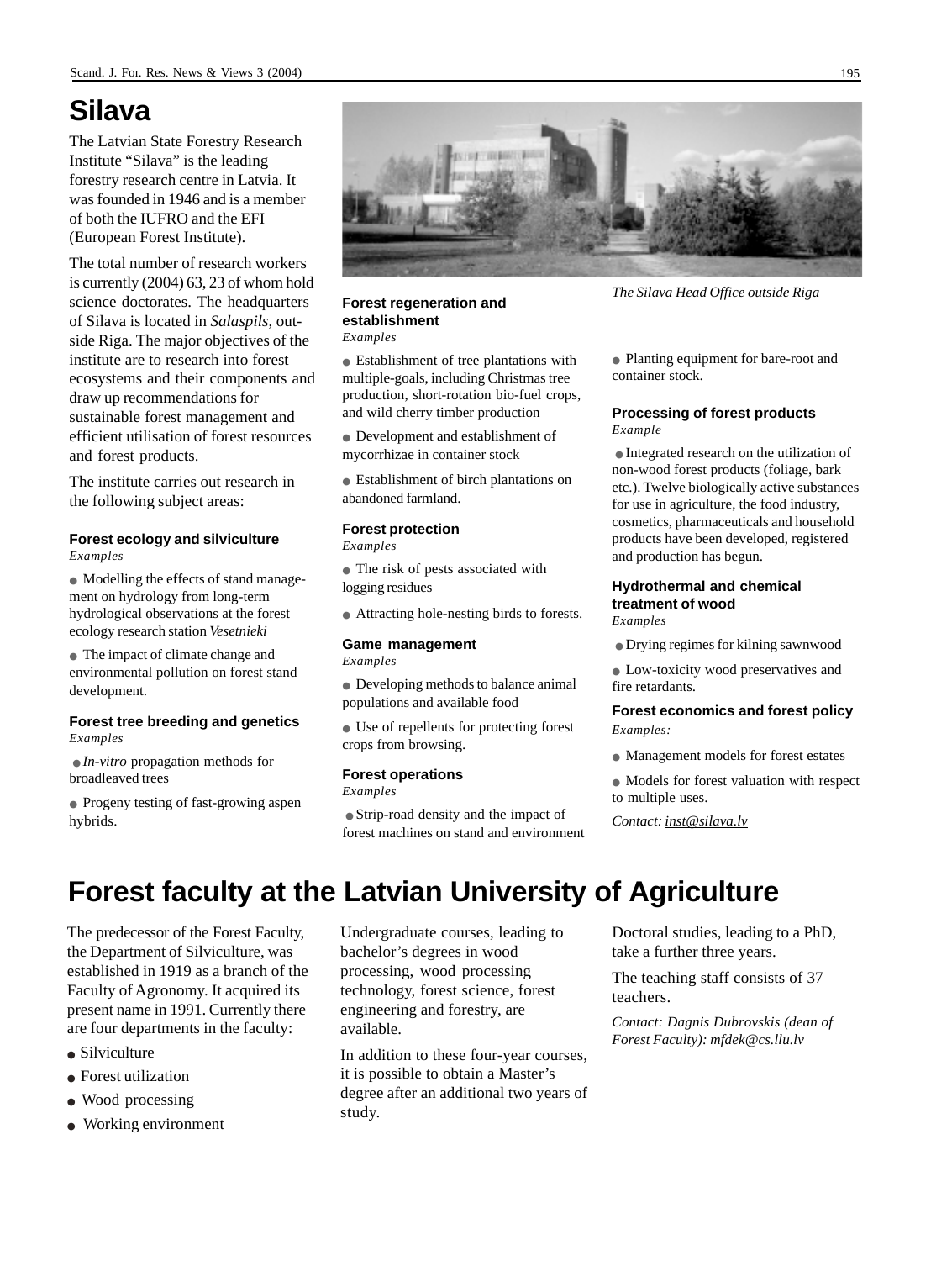## Lithuanian forest research

**Lithuania has undergone a sharp transition from a political culture based on a centrally planned economy and one-party system to a market economy and a democratic political system.**

After the declaration of independence in Lithuania in 1990 there were a number of important developments in the country's forestry: the formation of a free timber market; increasing timber export levels; new modes of ownership (private forests) and enterprise (private logging companies); and the privatisation of the forest industry.

The first description of Latvian forests, in the form of a forest inventory, dates back to the 16th century. The roots of Lithuanian forestry research were established in the 19th century when botanical studies of the forest were undertaken.





*Indoor seed orchard with birch in Lithuania. Photo: Vidmantas Verbyla.*

However, forest science developed during the period of independence between the first and second World Wars.

The Lithuanian Forest Research Institute (LFRI) is the main forest research organisation in Lithuania.

The Lithuanian Agricultural University (Faculty of Forestry) and the Kaunas College of Forestry and Environmental Engineering are institutions of higher education involved in forestry.

Research on stand stability, stand productivity and integrated forest monitoring is concentrated at the Faculty of Forestry. Undergraduate

million) **Ownership:** State: 50% Private: 31% and post-graduate studies in forestry and applied ecology are the major concerns.

*The LRFI Head Office in Girionys*



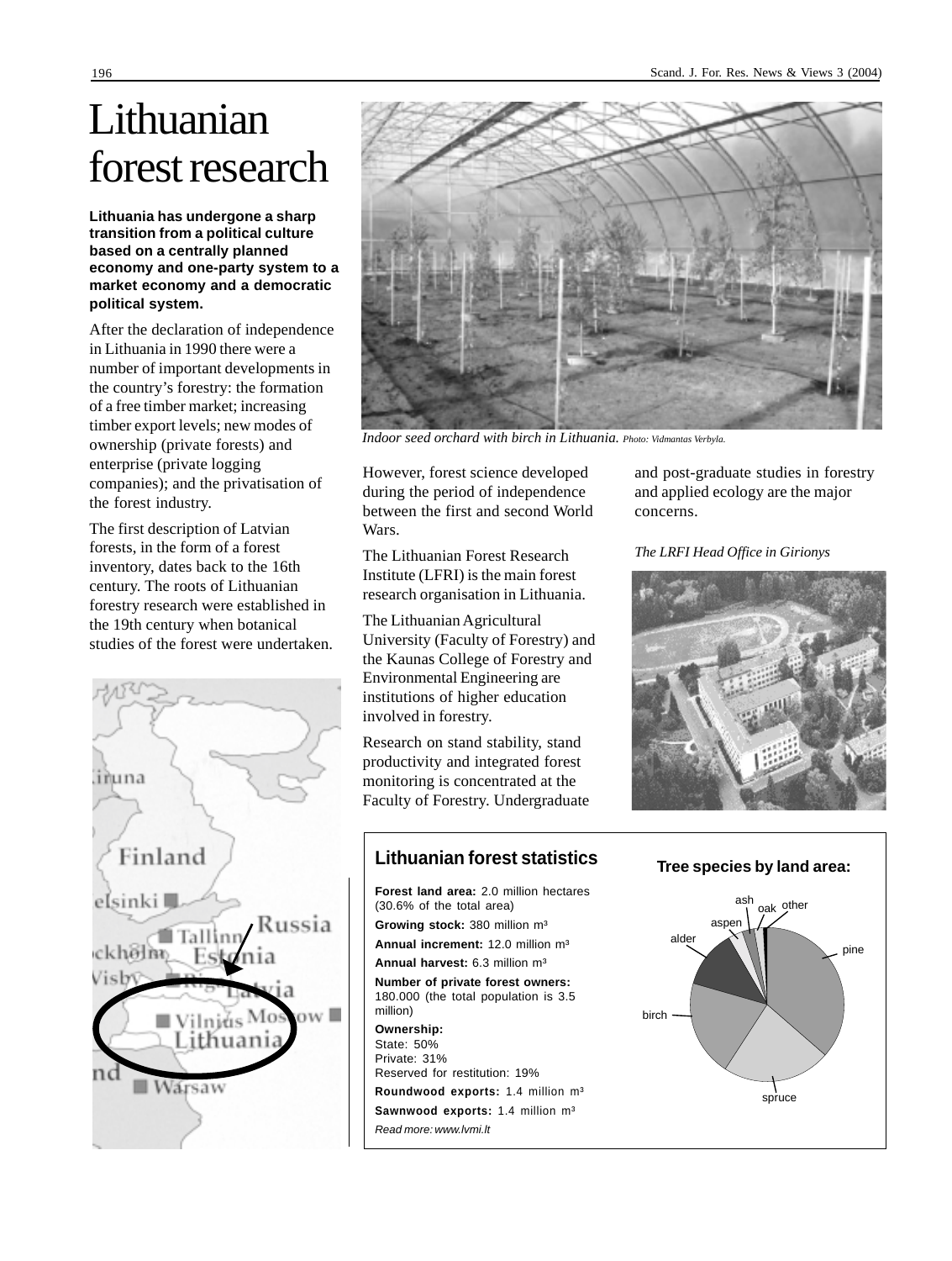## **The Lithuanian Forest Research Institute (LFRI)**

LFRI was established in 1950. During the following 50 years, the institute's scientific activities have included studies of forest biology and ecology, forest typology, forest hydrology, stand productivity and stability, harvesting, forest regeneration, forest genetics and tree breeding, forest management, forest economics, forest protection and game management.

LFRI is a state institute under the auspices of the Ministry of Education and Science. It is associated with the Lithuanian Academy of Sciences and is a member of IUFRO. Its main scientific research areas have been set by the Government, as follows:

- biological diversity and sustainability of forest ecosystems;
- reforestation, forest productivity, protection and utilization;
- conservation of forest genetic resources, forest tree breeding;
- forest policy, social and economic problems.

The research is divided into six departments:

- Silviculture
- Ecology
- Forest genetics and breeding
- Forest protection and game management
- Forest resources, economics and policy
- Molecular genetics and biotechnology.

The staff numbers 86, about 45 of whom are researchers. More than 20 of these have a scientific degree. Most of the people work at the head office in Girionys, Kaunas district.

There are 20 postgraduate doctoral degree students at LFRI.

The total annual research budget of LFRI is approximately 2 million Lt  $(1 \epsilon = 3.45 \text{ L}t)$ , half of which is provided by the state. The other half comes from various international programmes and commissions from the forest sector.

*Read more: www.mi.lt*

#### **Serial publications from LFRI**



Baltic Forestry, the Journal of Forest Science in Lithuania, Latvia and Estonia, is an international peer-reviewed scientific journal (in English, with summaries in Russian). It is published twice a year, jointly by several universities and institutes in Latvia, Lithuania and Estonia.



Miðkininkystë (Forestry), the Journal of Forest Science, is published in cooperation with the Lithuanian Agricultural University (in Lithuanian, with summaries in English and Russian).

### **Examples of ongoing research at LFRI**

#### **Contemporary deterioration of forest ecosystems (2003–2008)**

The main task of this research is to estimate the influence of drought, soil chemical deterioration, nitrogen pollution and the decline in tropospheric ozone on Lithuanian forest ecosystem components: trees (stem growth, foliage and roots), ground vegetation (diversity) and soil (chemical composition and biological activity).

*Contact: Prof. Remigijus Ozolinèius, miskinst@mi.lt*



#### **Identification of genetic polymorphism and assessment of the embryogenic culture of forest trees (2001–2005)**

The main research is directed towards application of isolated tissue and cell cultures, DNA fingerprints and biochemical– physiological techniques in tree breeding and biotechnology.

*Contact: Ass. prof. Sigutë Kuusienë, biotech@mi.lt*

#### **Economic regulation of Lithuanian state and private forestry (2000–2004)**

The main interests are: strategic planning of forestry, analysis of the problems and needs of private forest owners, the compensation system for restrictions to forest activity in protected areas and cost–benefit analysis of using wood for energy production.

*Contact: Dr. Stasys Mizaras, ekonsk@mi.lt*